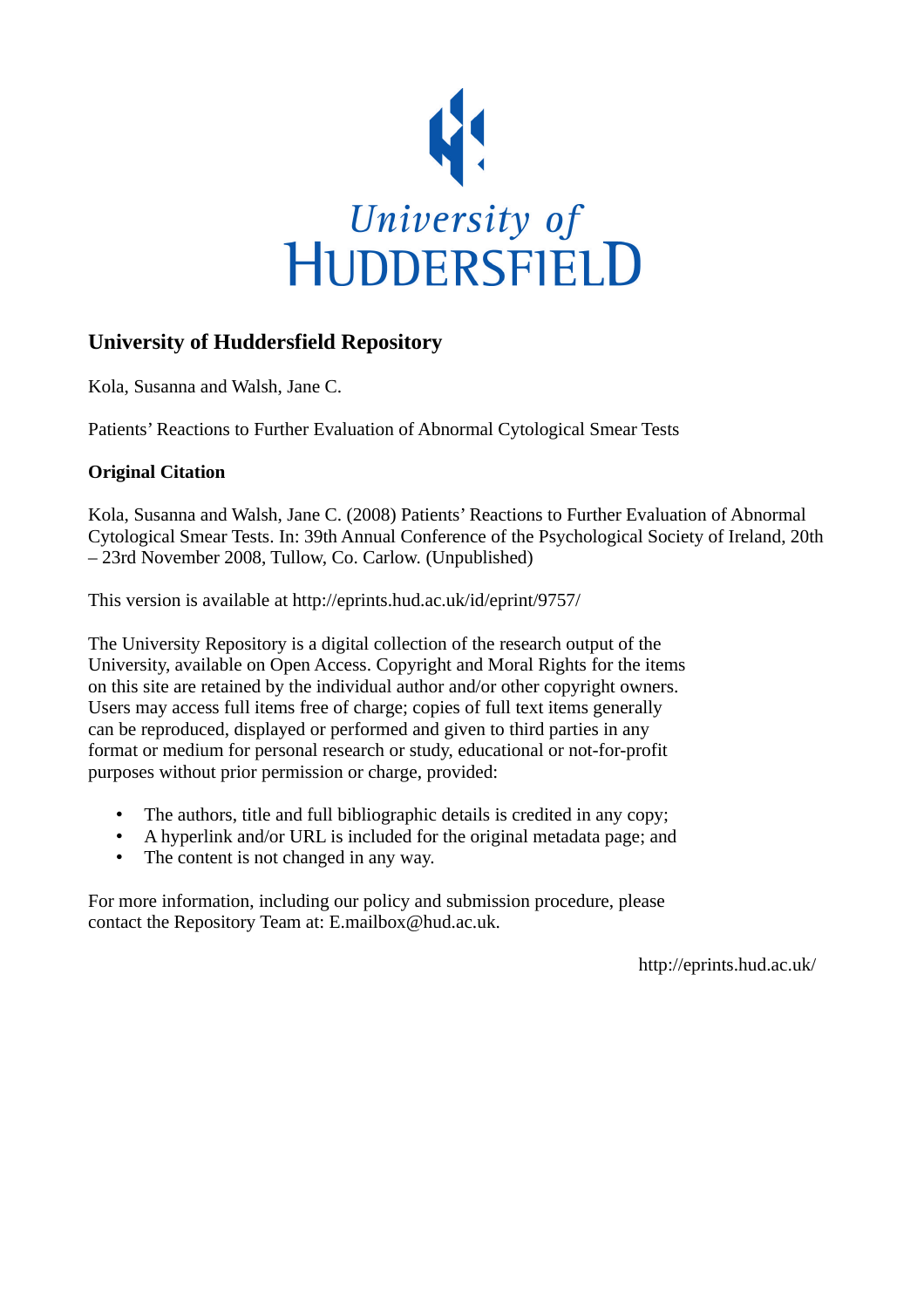

# Patients' reactions to further evaluation of abnormal cytological smear tests

Susanna Kola & Jane C. Walsh School of Psychology NUI Galway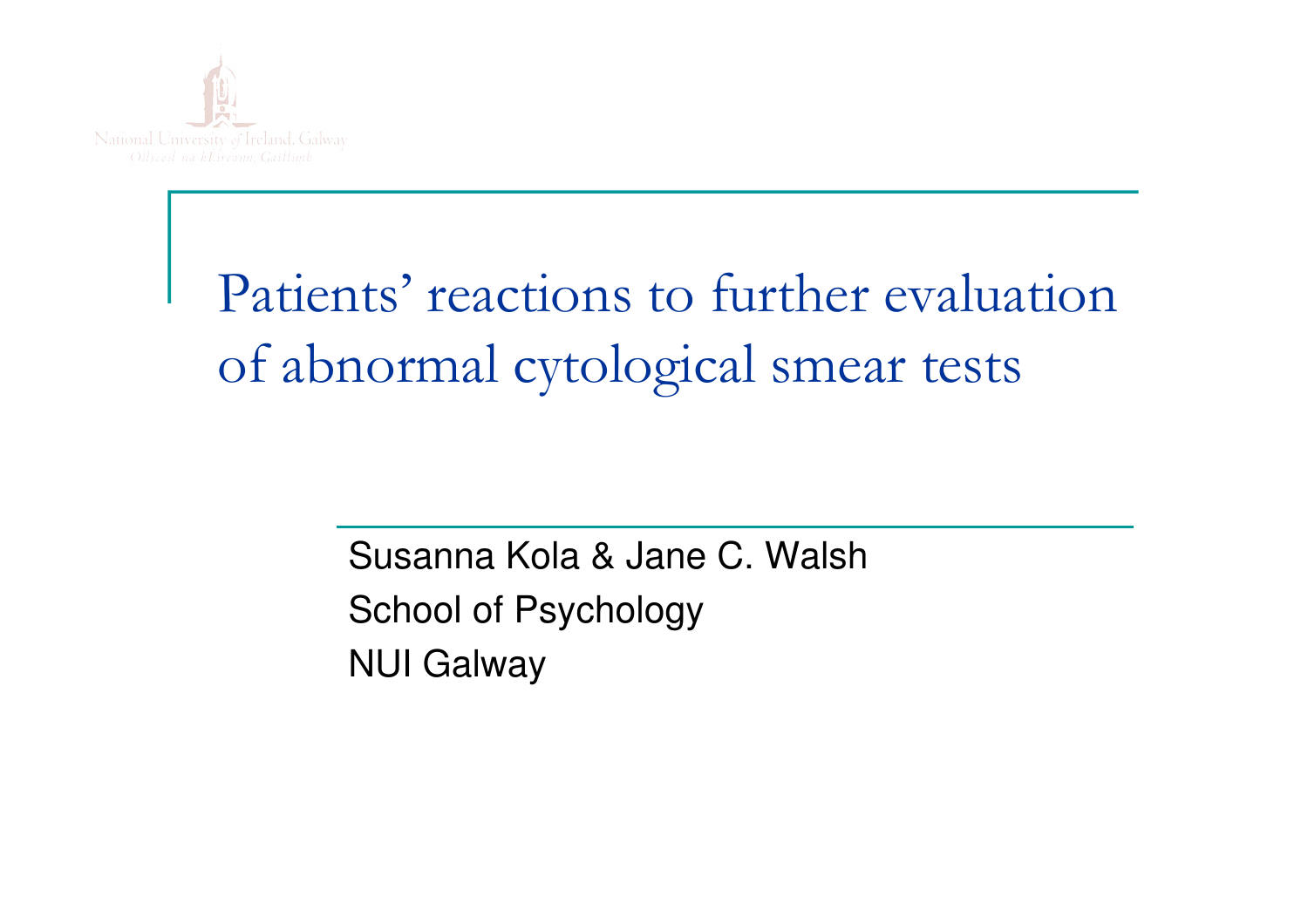

### Cervical Cancer

- F **Cervical cancer is the**  $7<sup>th</sup>$  **most common cause of** cancer mortality
	- □ 233 000 women in the world die from the disease each year (Parkin et al., 2001)
- F **Cervical cancer is the 9<sup>th</sup> most common cancer in** Irish women
	- □ Annually, approx. 1000 new cases of CIN and 264 new cases of invasive cervical cancer
	- □ Each year, approx. 107 women die from the disease in Ireland (Campo et al., 2004)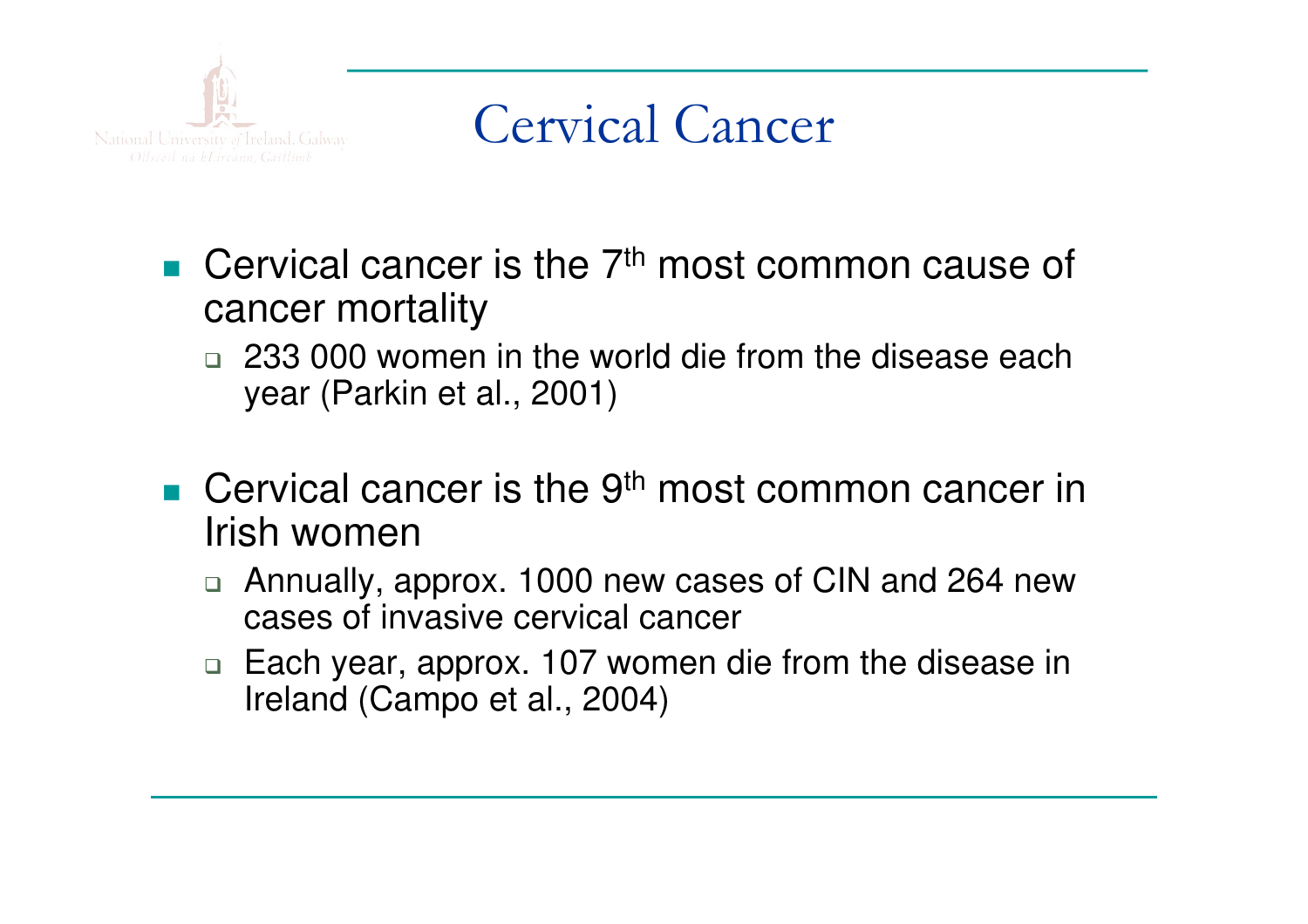

- Cervical cancer is largely preventable
	- $\Box$ □ Countries with screening programmes have documented declining incidence and mortality rates of cervical cancer (Levi et al., 2000)
	- □ In Ireland, mortality rates increased during the 1980s and 1990s (Comber & Gavin, 2004)
- CervicalCheck offers free smears to women aged 25-60 years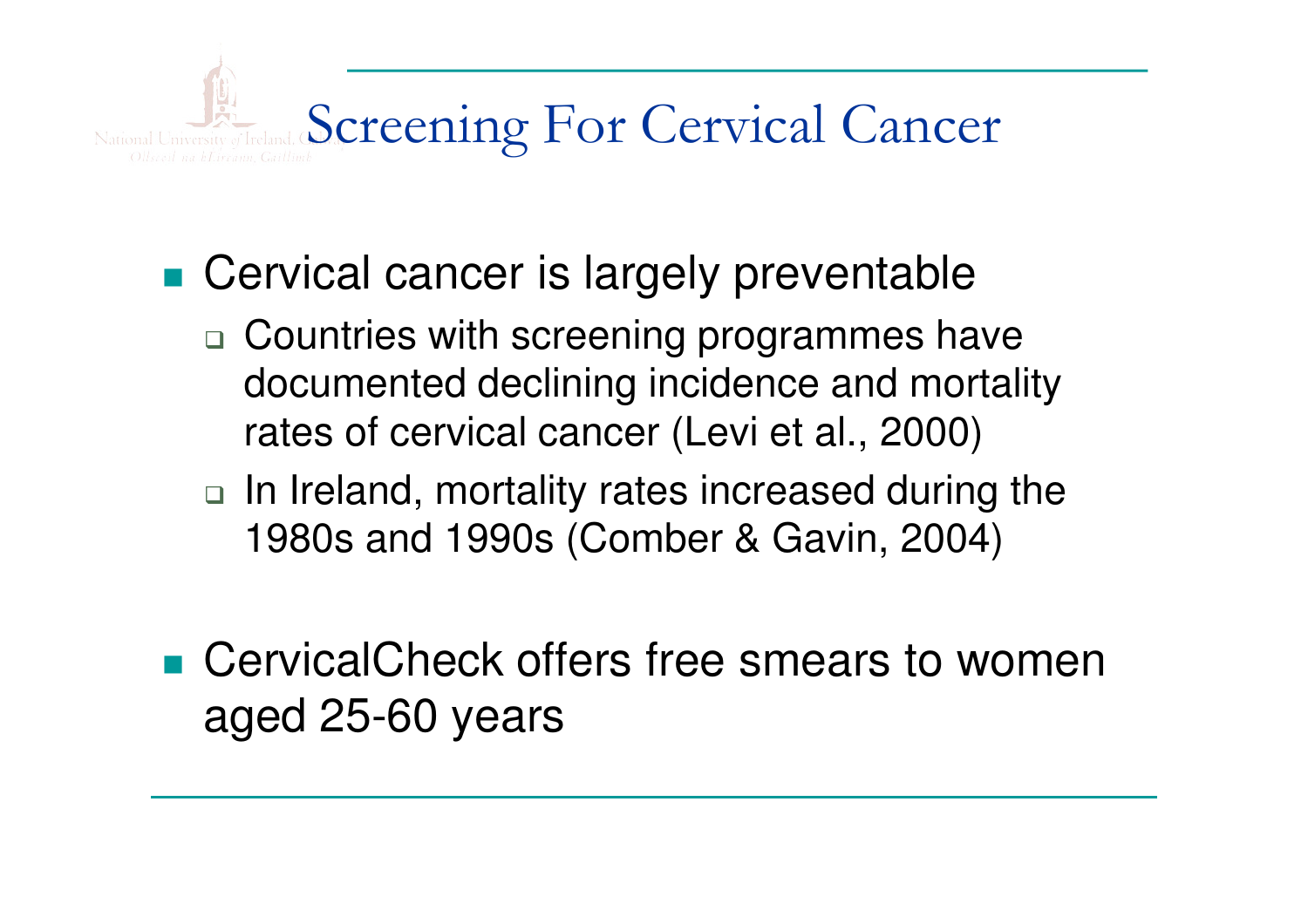

- b. **Abnormal test results may lead to high levels of** anxiety and psychosexual distress and fear of cancer
- F **Anxiety may influence adherence rates** 
	- □ Nonadherence between 10-40% (e.g., Khanna & Phillips, 2001)
- F **Colposcopy also associated with high levels of** anxiety (e.g., Bekkers et al., 2002; Walsh et al., 2004)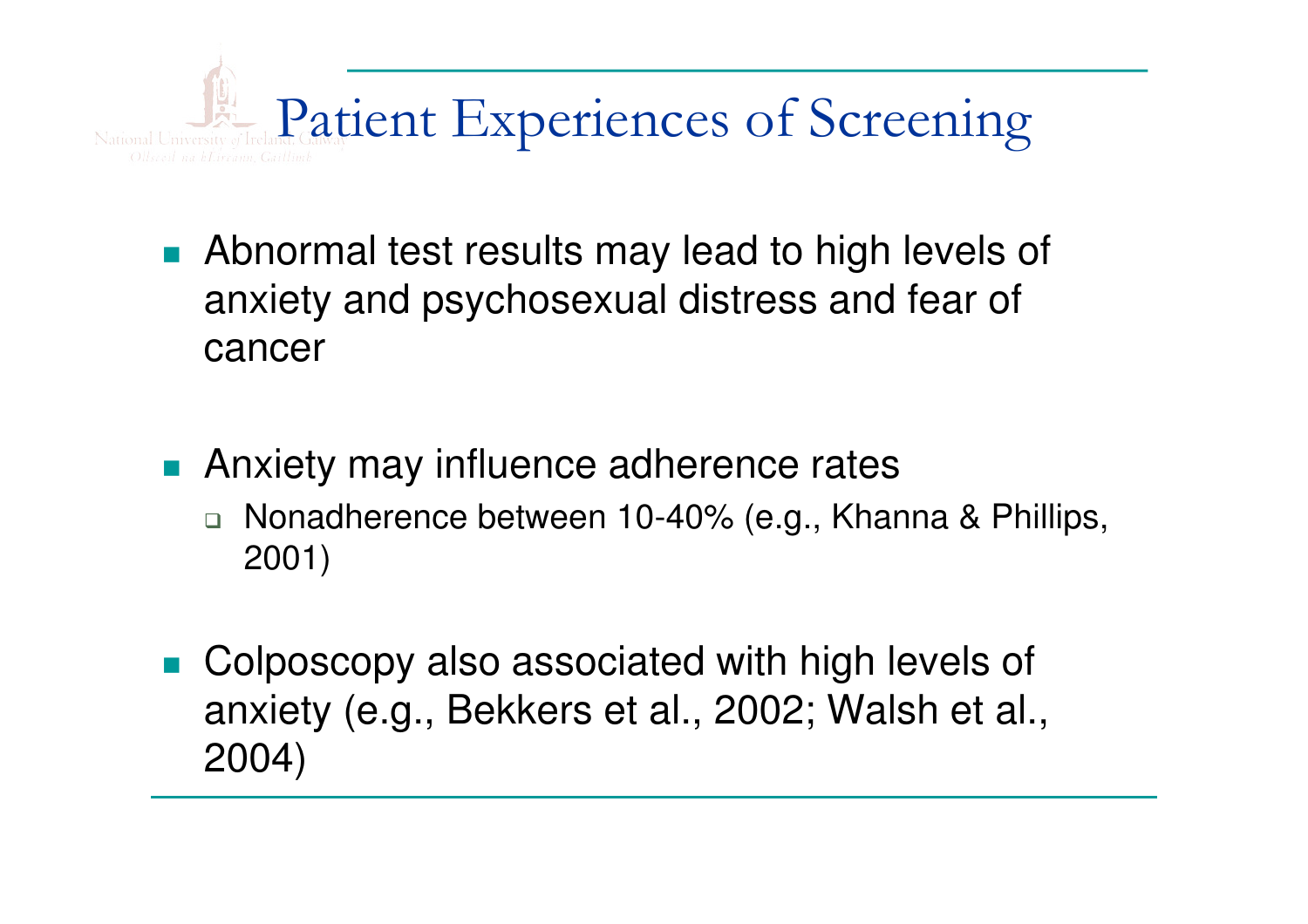

## Methods

- 200 women (age 20-60) previous colposcopy in previous 6-month period
	- □ Postal questionnaire, with cover letter and stamped addressed envelope (SAE)
	- $\Box$ Reminder questionnaire plus SAE sent after 2 weeks
- b. **Questionnaire assessed colposcopy-related anxiety,** distress, pain; satisfaction with information, desire for information.
	- □ Also assessed helpfulness of suggested interventions for use during colposcopy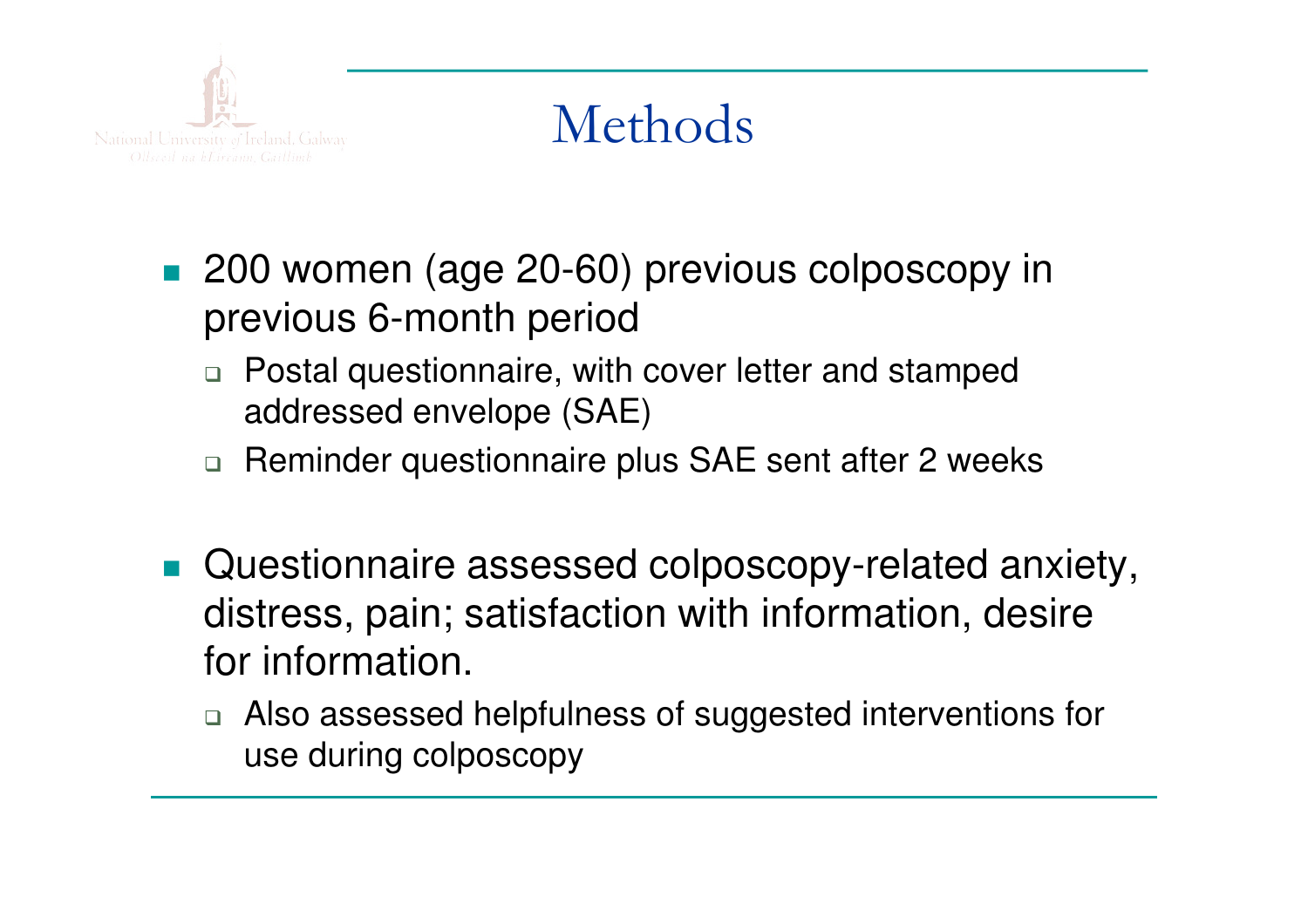

## Results

# ■ 197 women available for assessment

- □ 151 questionnaires returned
- $\Box$ Response rate 77%

# ■ Demographics:

- $\Box$  $\Box$  Mean age of respondents: 33.30 (SD = 6.89)
- □ 49% married/living as married, 44% single
- □ 68% Third level education, 23% Second level  $\Box$ education
- □ 49% no children, 45% between 1-3 children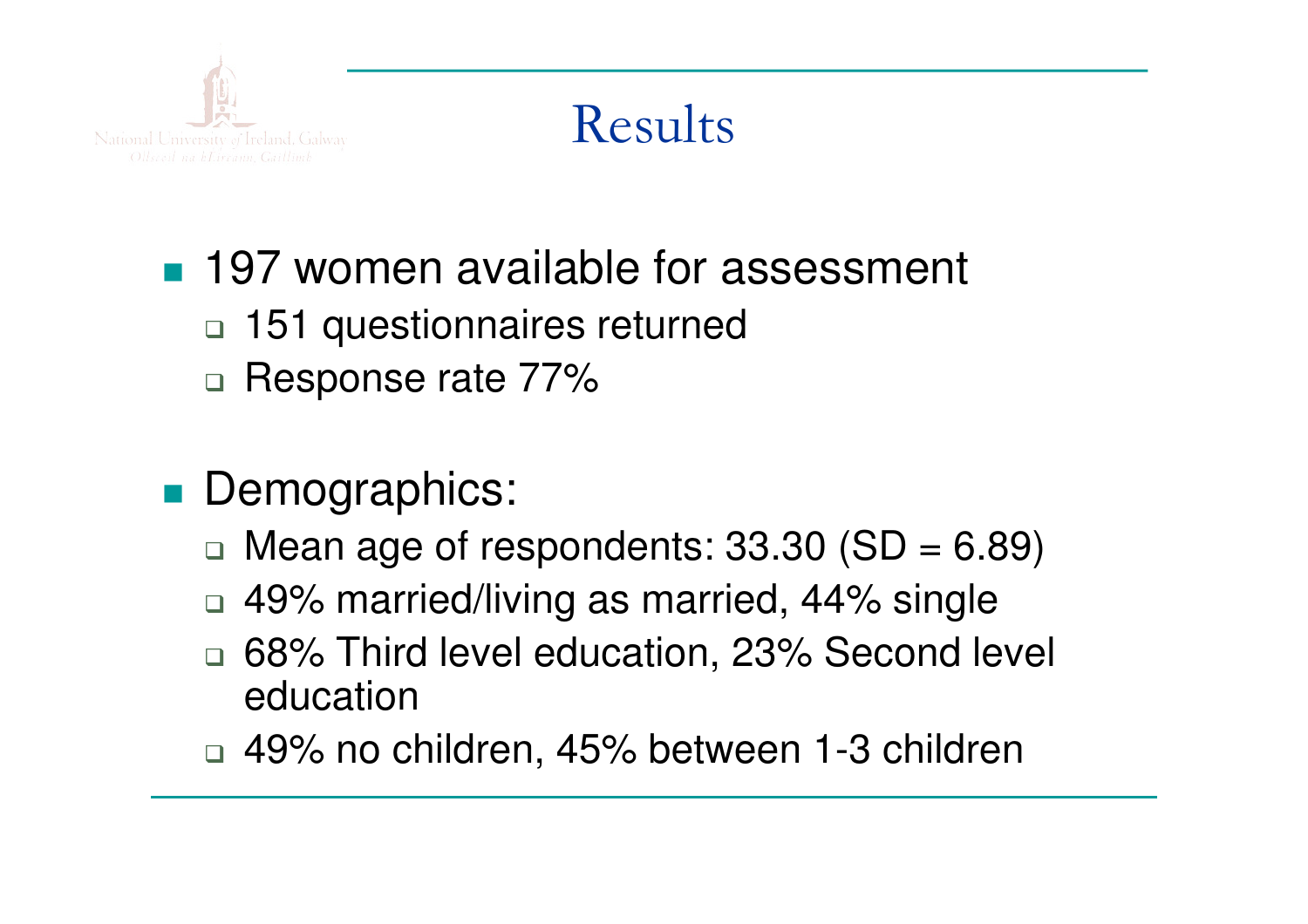

- 87% of sample reported moderate anxiety
- 28% reported extreme anxiety
- Reported concerns included
	- $\Box$ □ Colposcopy outcome (70%)
	- □ Fear of cancer (65%)
	- □ The cause of the abnormal smear test (50%)
	- $\Box$ □ Colposcopy painful (40%)
	- $\Box$ Colposcopy procedure itself (33%)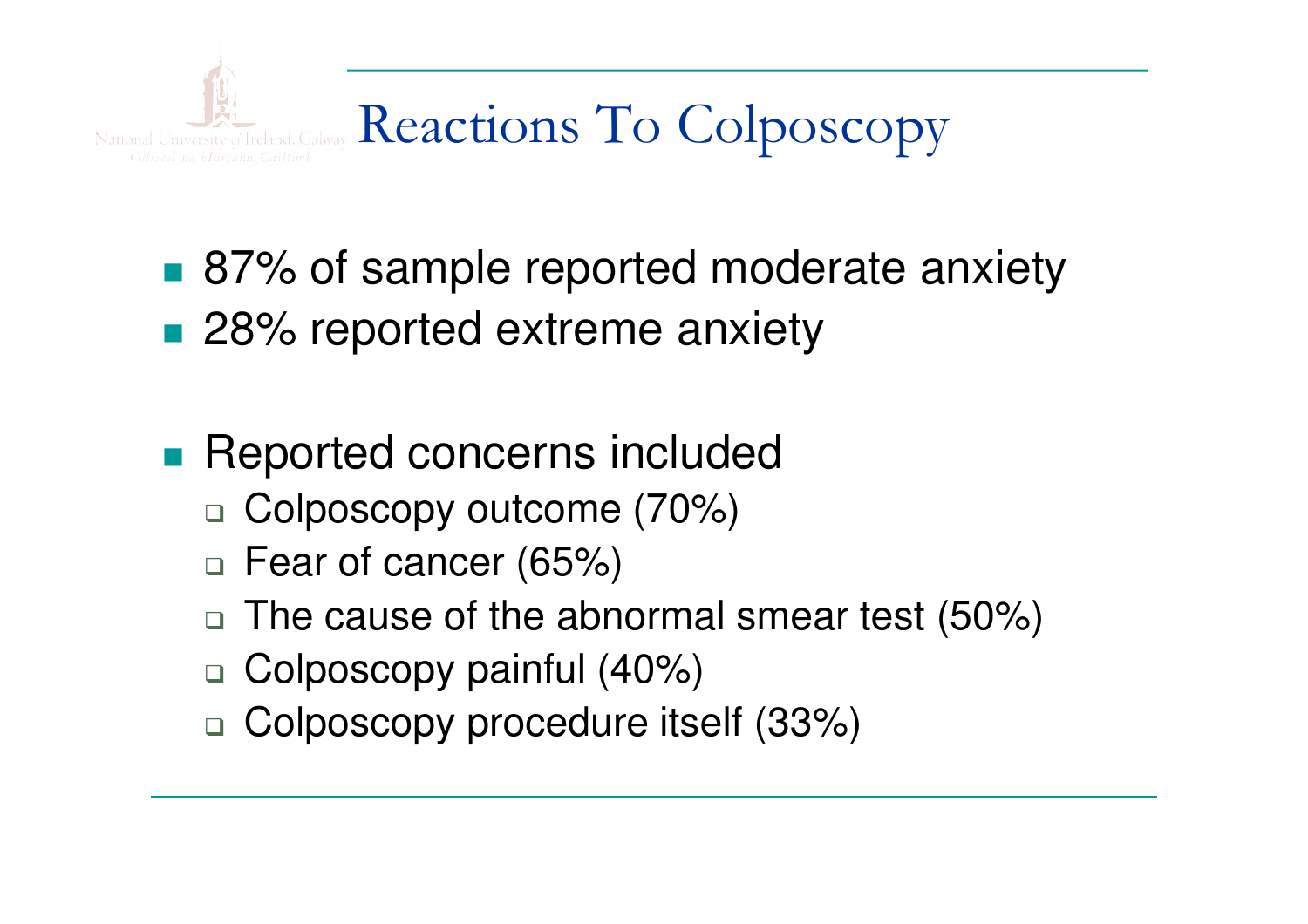

## Patient Concerns

- **Significantly greater anxiety in women who** reported
	- $\Box$  fear of cancer, t(149) = 6.81, p <.001
	- □ concern about the colposcopy procedure, t(149) =  $3.19, p < .002$
	- $\Box$  concern about embarrassment t(149) = 3.97, p  $\Box$  $< 011,$
	- $\Box$  concern about fertility t(149) = 2.62, p <.01

Compared to women not reporting these concerns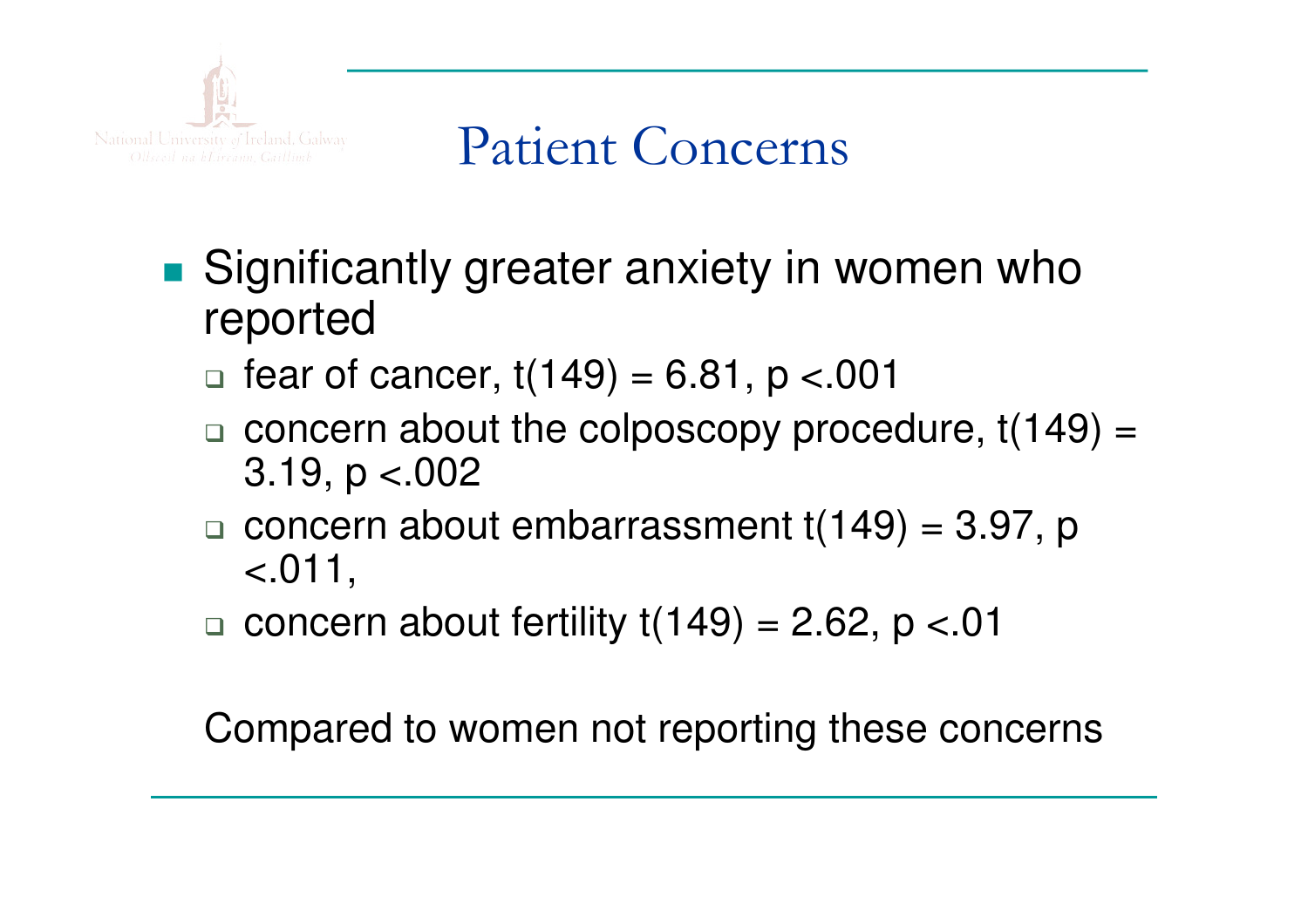

# Experience of Colpscopy

### ■ Pain

□ 30% did not find it painful, 42% found it somewhat painful, and 28% found it very painful

#### F ■ Discomfort

□ 52% reported great discomfort, 34% moderate discomfort, 14% reported no discomfort

### **Dimenseling Unpleasantness**

□ 43% found it very unpleasant, 36% found it moderately unpleasant, 21% did not find it unpleasant

### **Embarrassment**

□ 38% found it very embarrassing, 32% found it somewhat embarrassing, and 30% did not find it embarrassing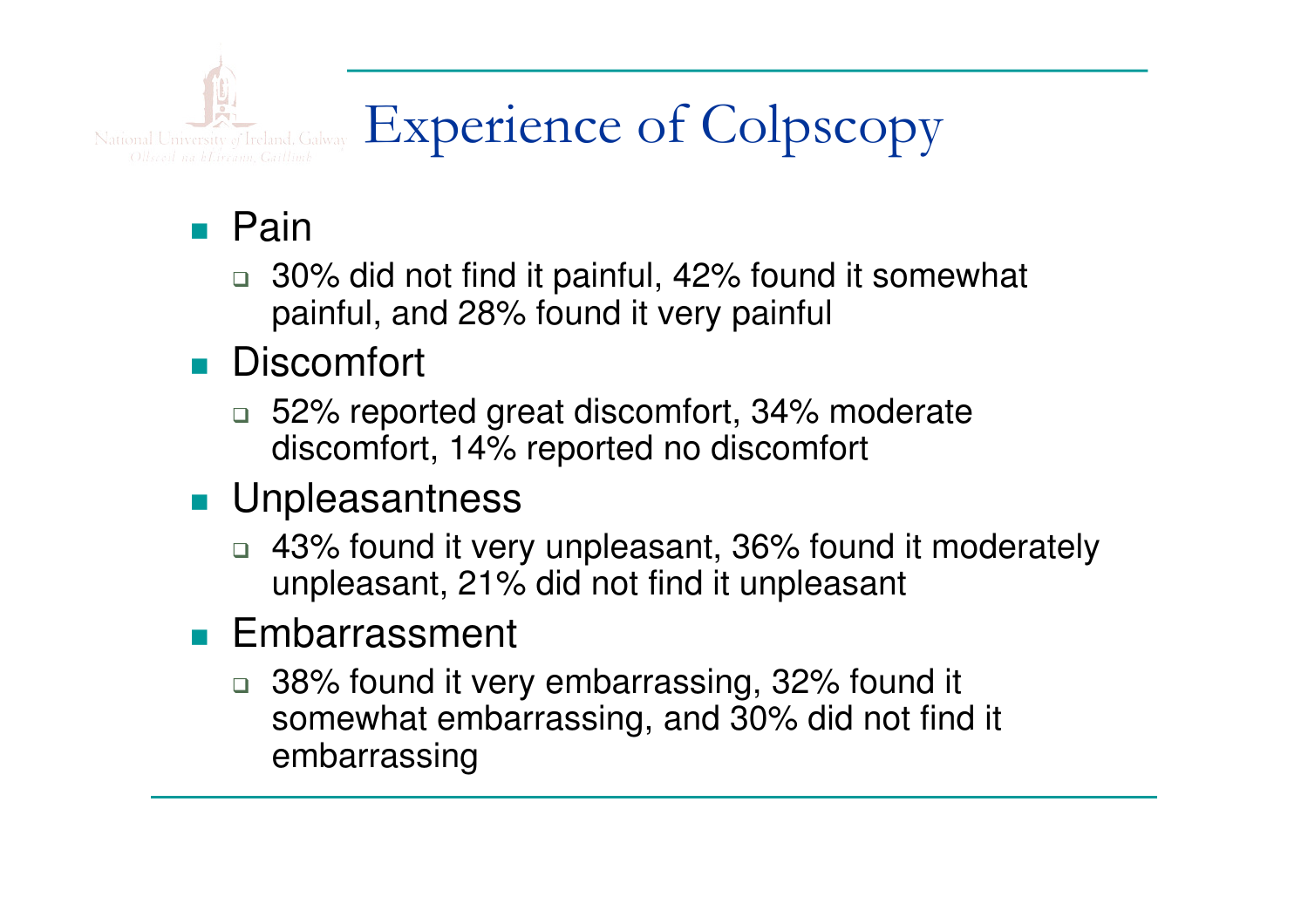

Colposcopy Anxiety

# **Anxious patients reported**

- $\Box$  higher levels of pain  $\chi^2$  (2) = 7.78, p = .020
- $\Box$  $□$  Greater discomfort χ<sup>2</sup> (2) = 18.75, p = .001
- $\Box$  $□$  Greater unpleasantness χ<sup>2</sup> (2) = 12.43, p = .010
- $\Box$  $\Box$  Higher levels of embarrassment  $\chi^2$  (2) = 8.17, p = .017

Than non-anxious patients during colposcopy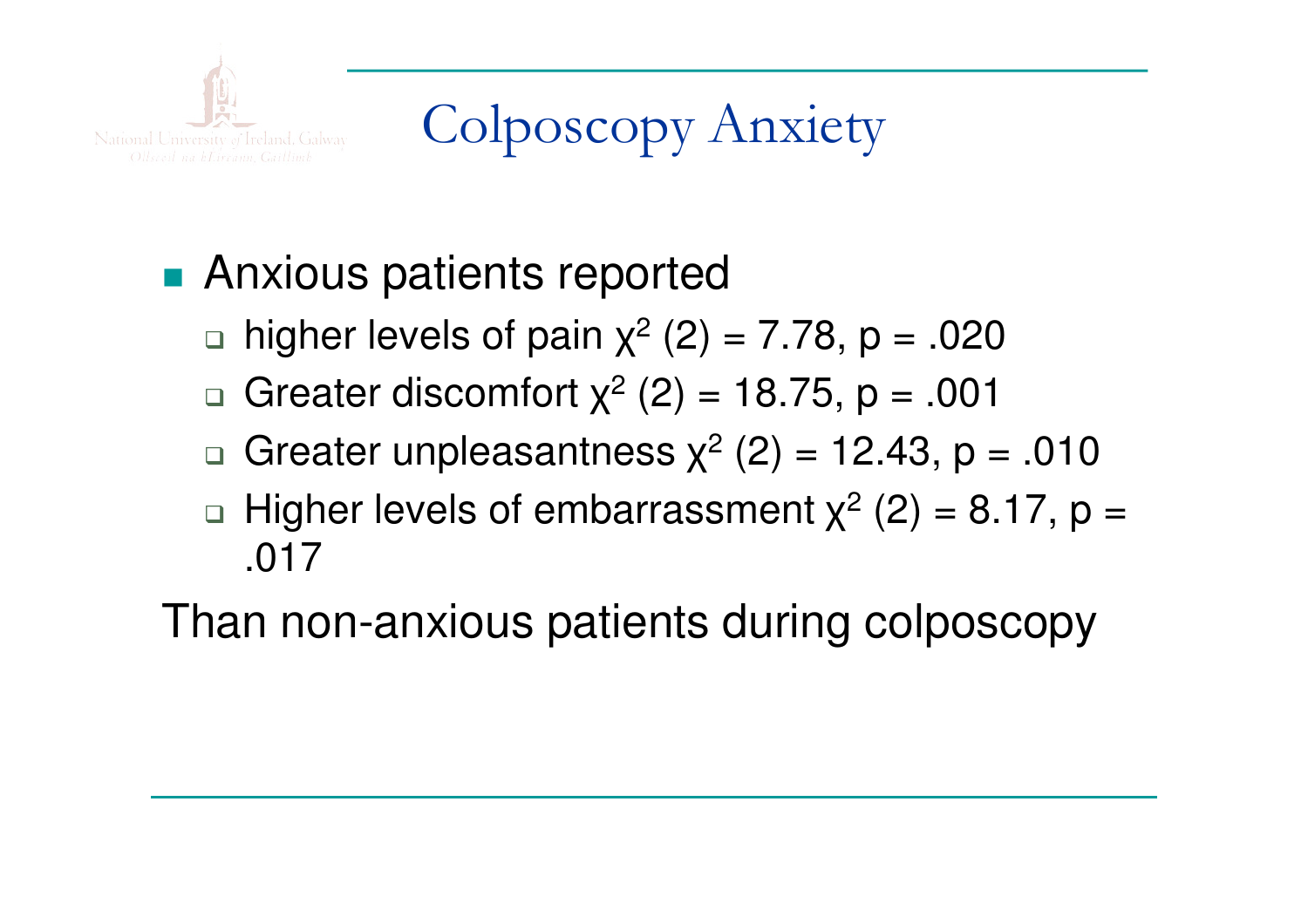

# Experience of Treatment

- F ■ 46% of respondents reported treatment for CIN
- Pain
	- □ 49% found it very painful, 34% found it somewhat painful, 17% found it not painful
- F ■ Discomfort
	- $\Box$  62% reported high discomfort, 27% reported moderatediscomfort, 11% reported no discomfort
- **Unpleasantness** 
	- □ 58% found it very unpleasant, 30% found it somewhat unpleasant, 12% did not find it unpleasant
- **Embarrassment** 
	- □ 34% very embarrassing, 37% somewhat, 29% not embarrassing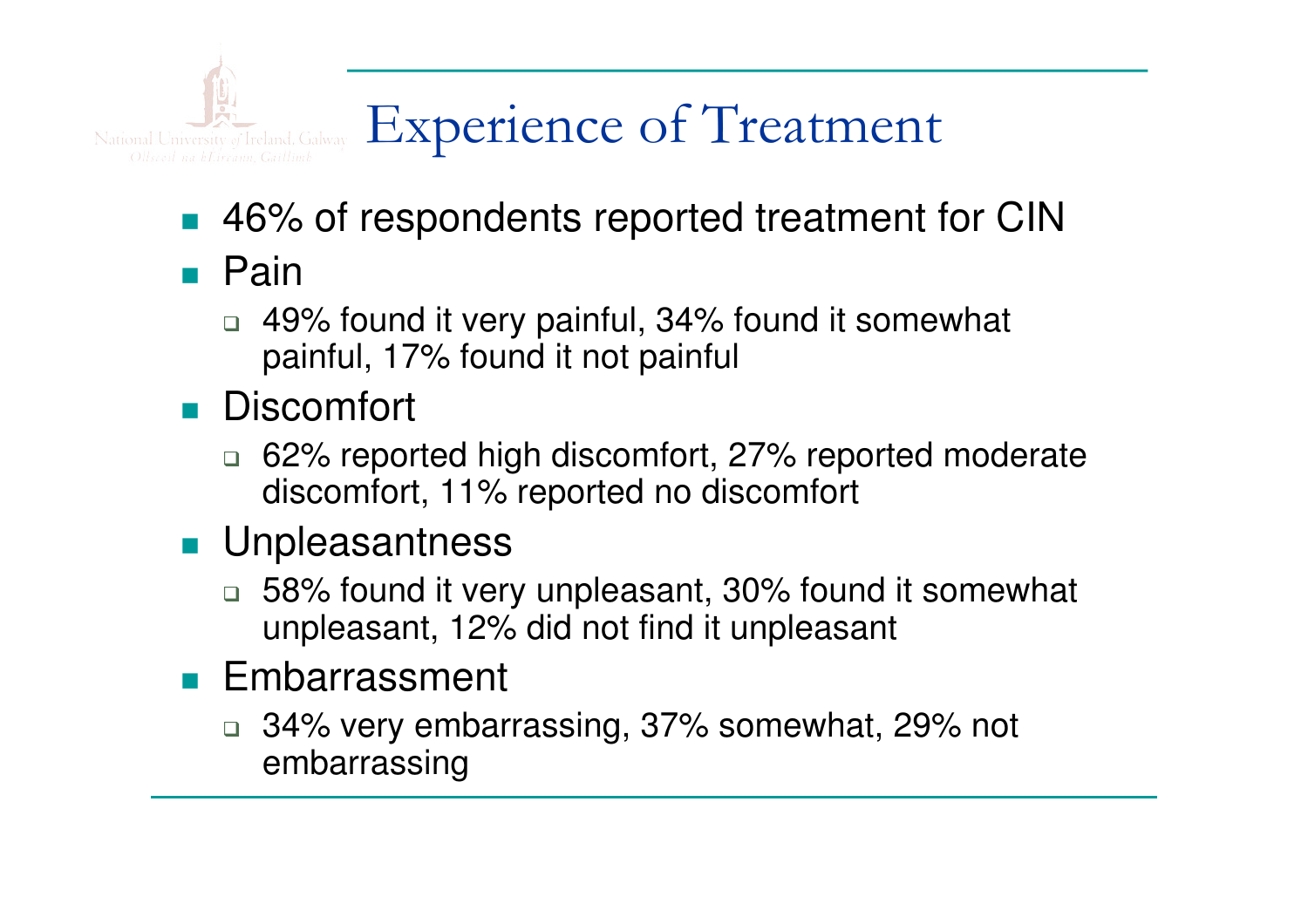

- 128 (85%) reported receiving the precolposcopy information leaflet
- 63% reported finding it very helpful, 35% found it moderately helpful
- 75% reported being very satisfied with information received on the clinic day, 23% moderately satisfied, and 2% not very satisfied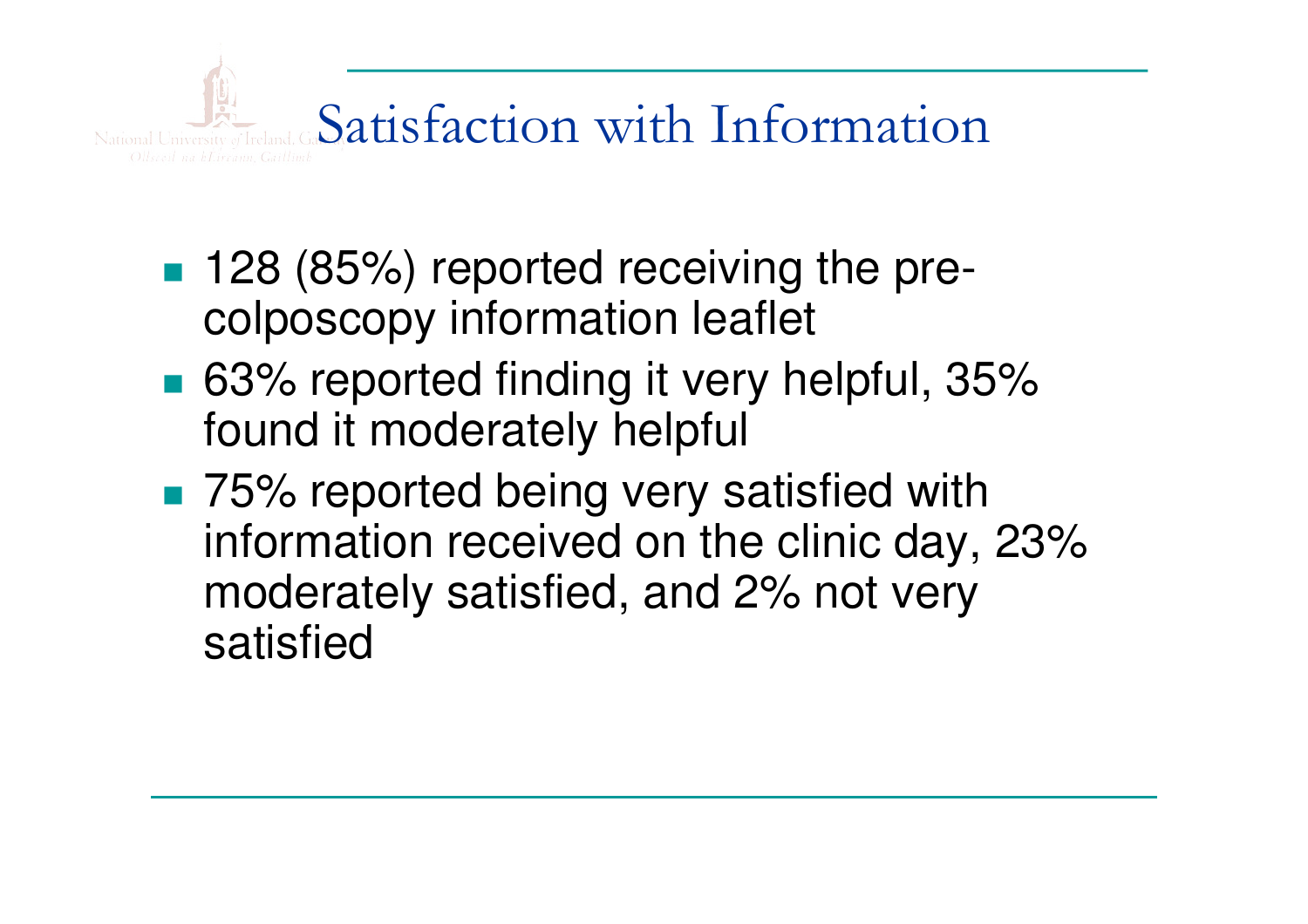# Helpfulness of Suggested Interventions

- **Patients rated on a 7-point scale how helpful** they considered each of the following to be
	- □ Watching a DVD, listening to music, distraction, watching the colposcopy screen, more information, nurse reassurance
- **Service Service Nurse reassurance highest rated, followed by** more information, distraction, watching colposcopy screen, listening to music, watching a DVD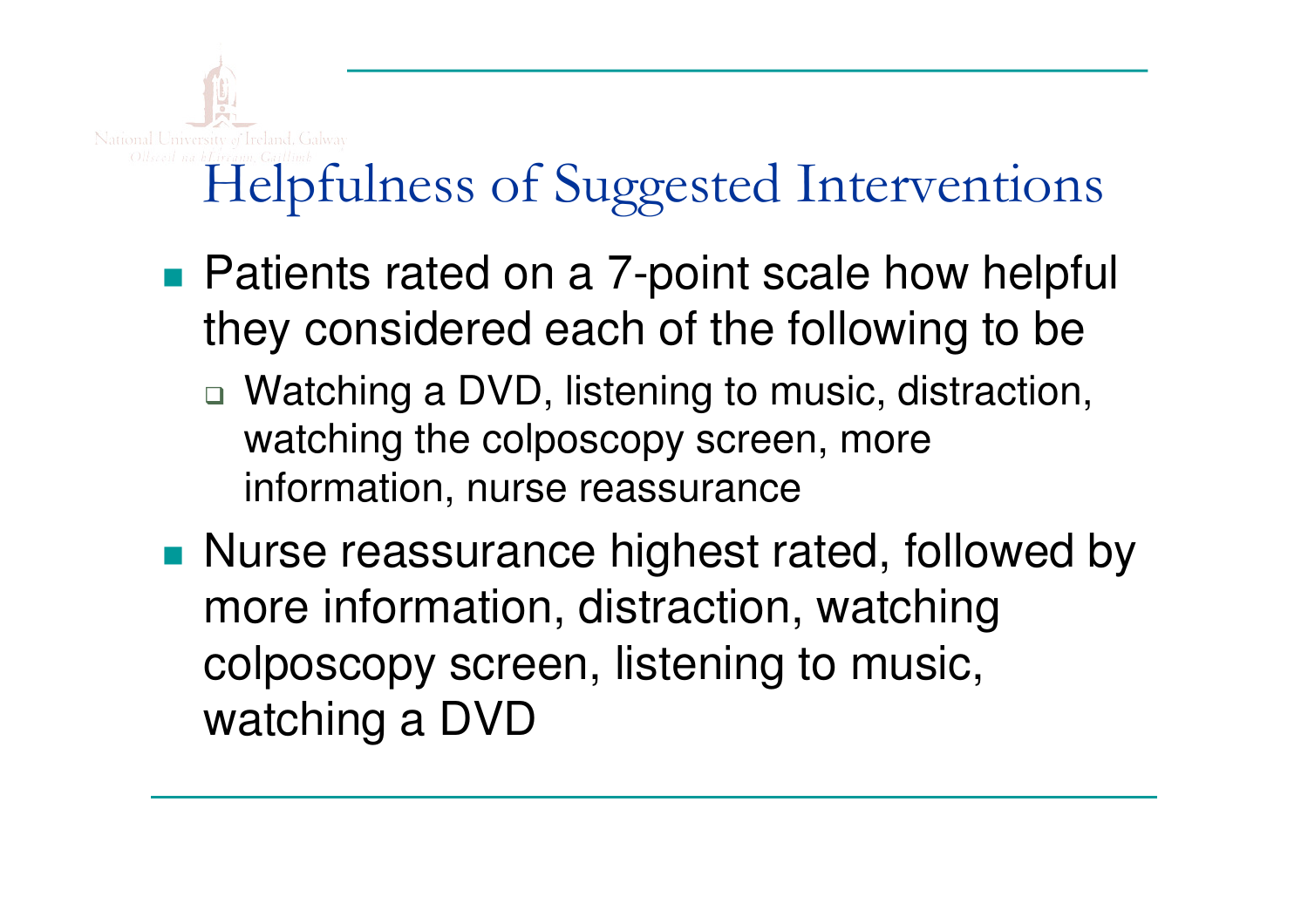

## Discussion

- **In general, women have low levels of** knowledge about cervical screening
	- □ 65% of women thought they had cancer on receipt of abnormal smear result
	- □ 78% of women believe the purpose of smear test is to detect existing cancer (Walsh, 2006)
	- $\Box$ □ Consistent with results from other studies (e.g., Hellsten et al., 2007; Jones et al., 1996; Juraskova et al., 2007)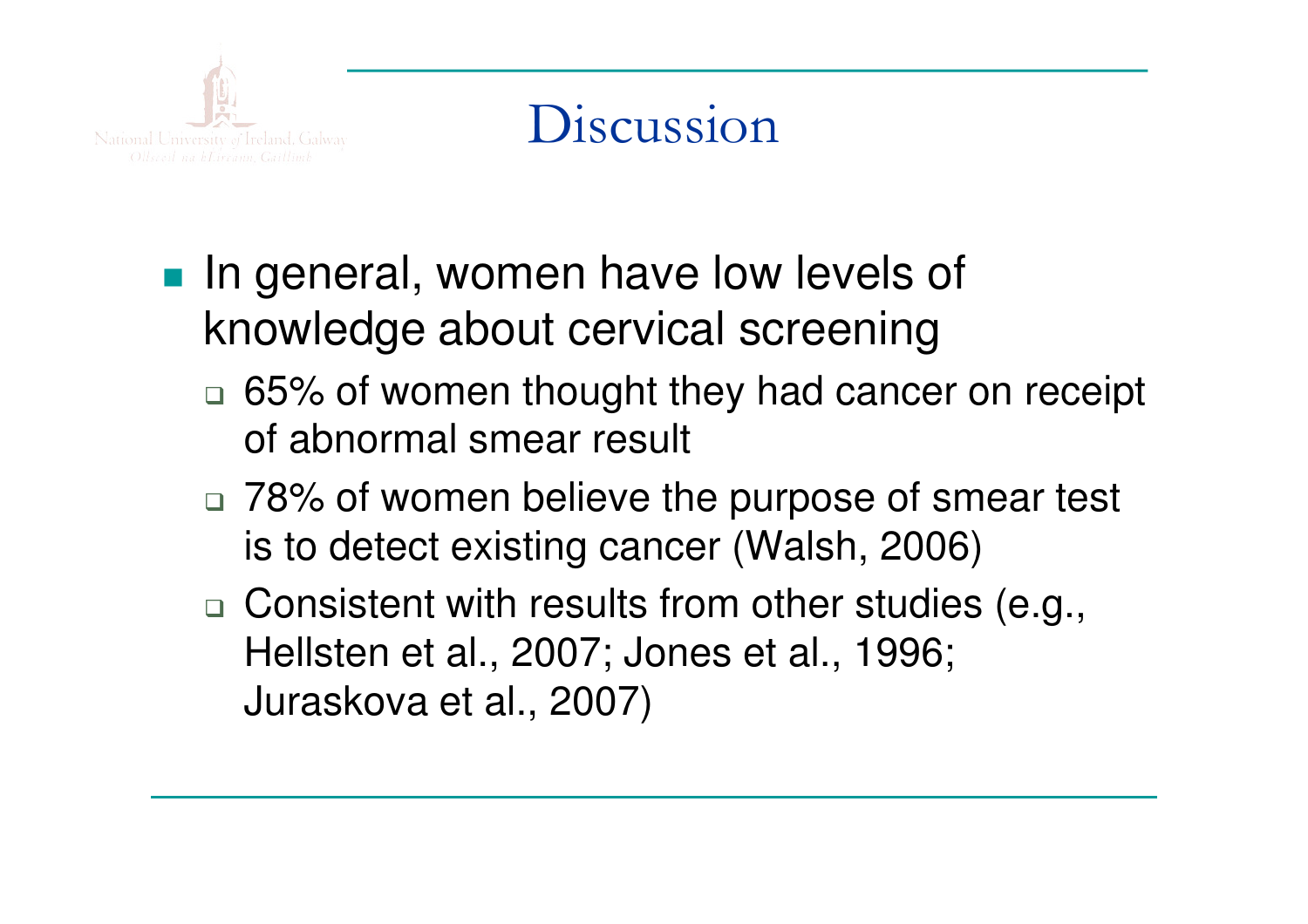

## Discussion

- $\blacksquare$  It is clear from this study that patients experience high levels of colposcopy-related anxiety and worry
- **In addition, certain fears are associated with** greater levels of anxiety, i.e., fear of cancer, concern about the colposcopy procedure itself, embarrassment, and effect on fertility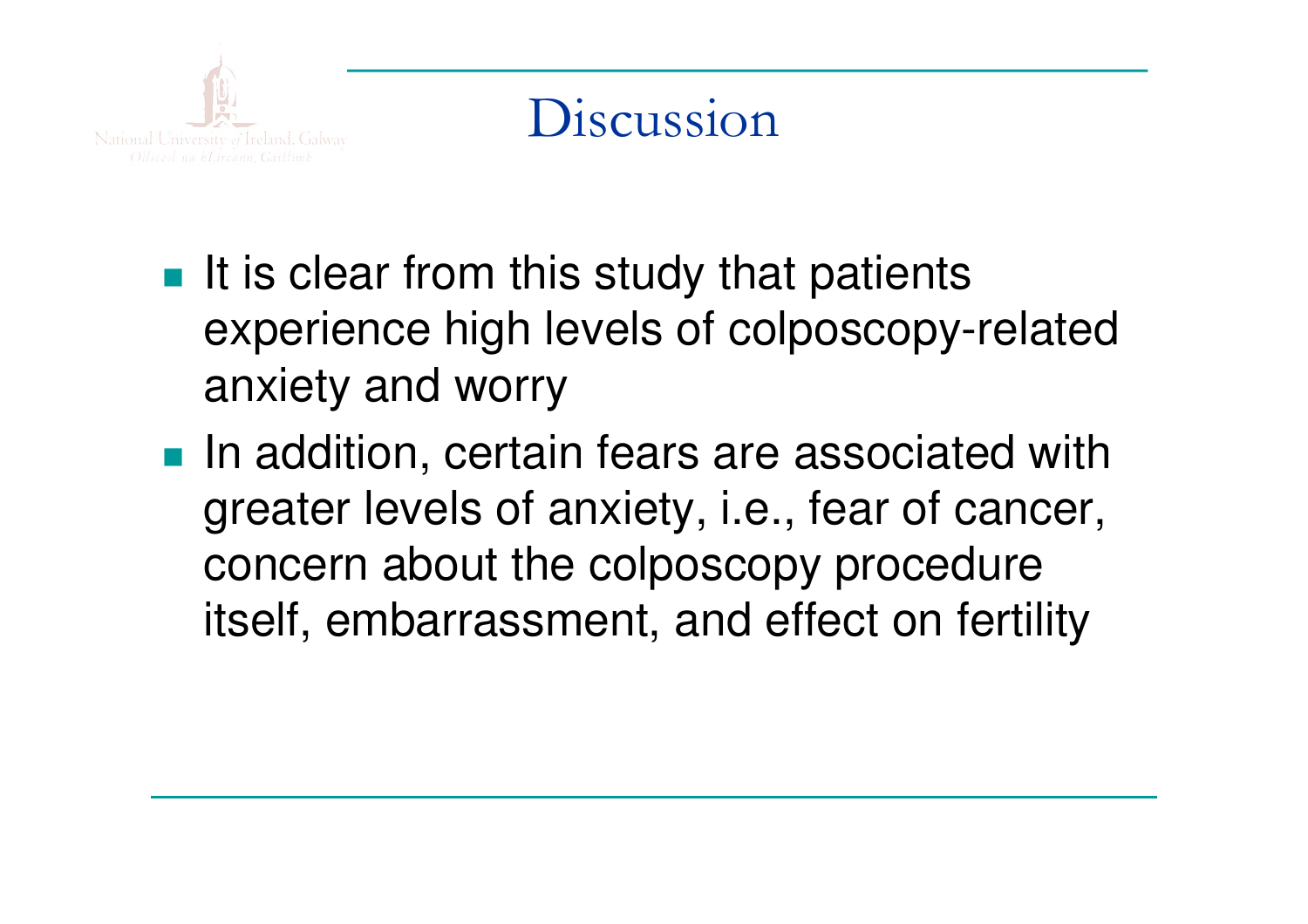

## Discussion

- F **This is one of few studies to examine levels of pain** and discomfort in colposcopy patients
- **Pain subjective: 30% reported no pain, 28%** reported high levels of pain. In addition, 52% reported high levels of discomfort
- F **These results indicate that women find the** colposcopy examination distressing, and levels of pain and discomfort are higher than previously reported (Bennetts et al., 1995; Chan et al., 2003)